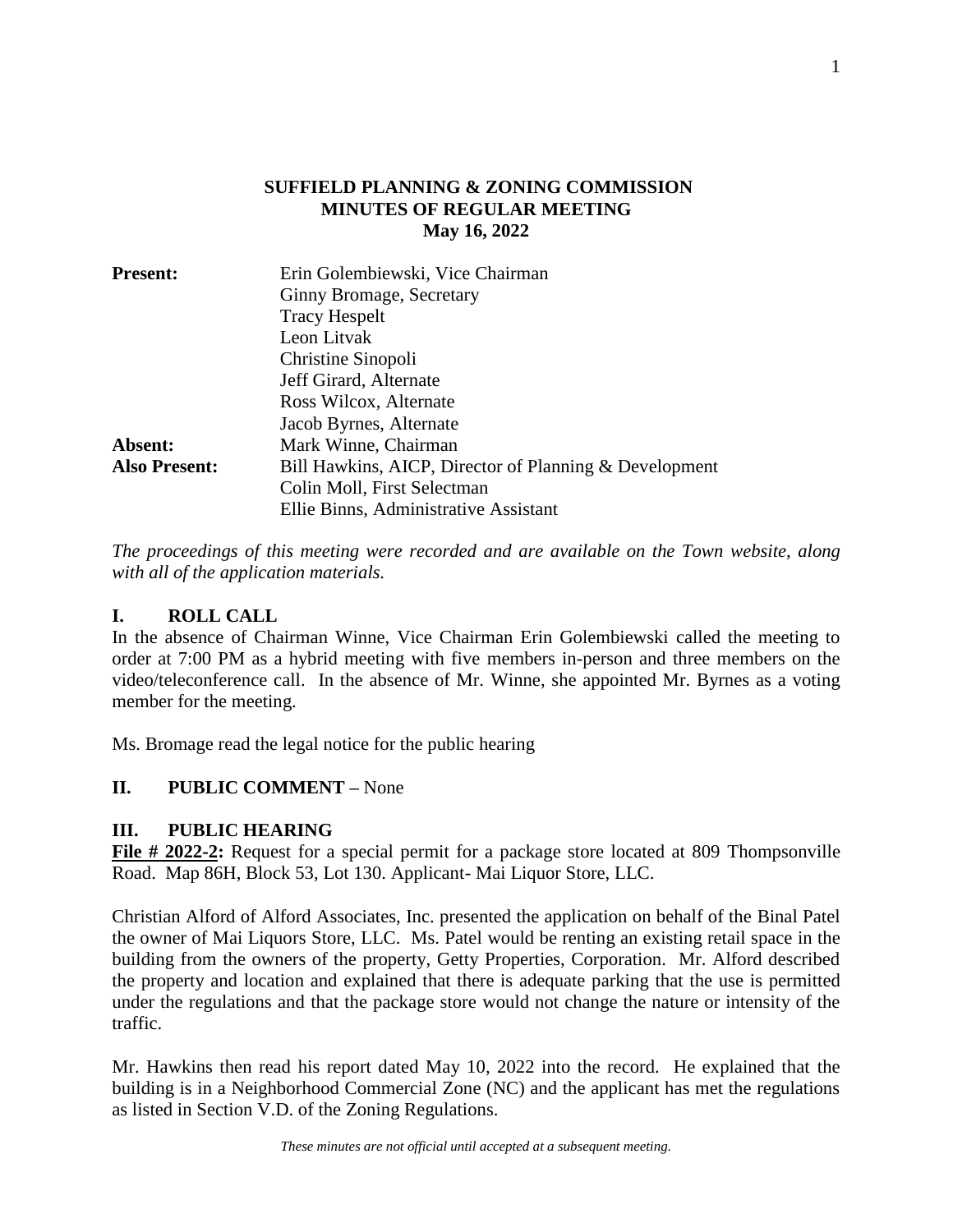Mr. Hawkins explained that the town is allowed six package stores per State Statute. This permit would be the sixth and final permit for Suffield and the location meets or exceeds all requirements necessary for approval in the Zoning Regulations.

Ms. Golembiewski opened the hearing for public comment.

Kathy Bielonko - 981 East Street North, expressed concerns about additional traffic, parking problems and the continued problems of trash along the road from people discarding liquor bottles.

Chris Smith - 619 Mapleton Avenue, expressed concern that this would be the fourth liquor store within a one-mile radius and is concerned about the traffic.

George Stanley - 414 Russell Avenue, expressed traffic and parking concerns.

Krupa Patel - Owner of the Suffield Cordial Shoppe located at 606 Mapleton Avenue, expressed concern about having more competition for package stores and restaurants already in Town.

Commission member Litvak commented that the application fits the criteria and it is better than having vacant space.

There were no other comments from the public and Ms. Bromage moved to close the public hearing. The motion was seconded by Mr. Litvak and passed unanimously 6-0-0.

**File # 2022-3:** Request for a Zoning Regulation text amendment to modify Sections IV.B. - Use Table, IV.D. - Residential Zones and V.Y. Cannabis Establishments. Applicant: LASA Extract, LLC**.**

Attorney Daniel Finnegan of Bulkley, Richardson, and Gelinas, LLP of Springfield, MA representing the applicant, Rick Sotil of LASA Extract, LLC., explained the requested text amendments to the regulations pertaining to cannabis establishments. He explained that LASA Extract operates a CBD extraction business in their facility at 426 South Grand Street Which is in a residential zone, and that they are proposing the text amendment so that businesses in Suffield that have already been processing the cannabis plants have the opportunity to apply for a special permit for cannabis retail and micro-cultivation. The regulation that was recently adopted by the Commission limits retail and micro-cultivation to the industrial zones and would preclude them from applying for a special permit. Attorney Finnegan went through the details of the amendments proposed in their application.

Mr. Sotil described the building that he is operating in and noted that the buildings were originally built for tobacco processing.

Commission members expressed their interest in supporting an existing business but were concerned that this might be considered zoning with one property in mind or some form of spot zoning.

Mr. Hawkins then summarized his report, which detailed the proposed changes and his comments. In the report, he recommended conditions to include if the text amendment was approved as well as an explanation of considerations if the Commission is not inclined to approve the application.

Ms. Golembiewski opened the hearing to comments from the public.

Tom Frenaye -489 Warnertown Road, spoke in favor and felt it was a good opportunity for farmers in Town.

Commissioners Litvak and Sinopoli expressed concerns about the text amendment not being adequate for odor control.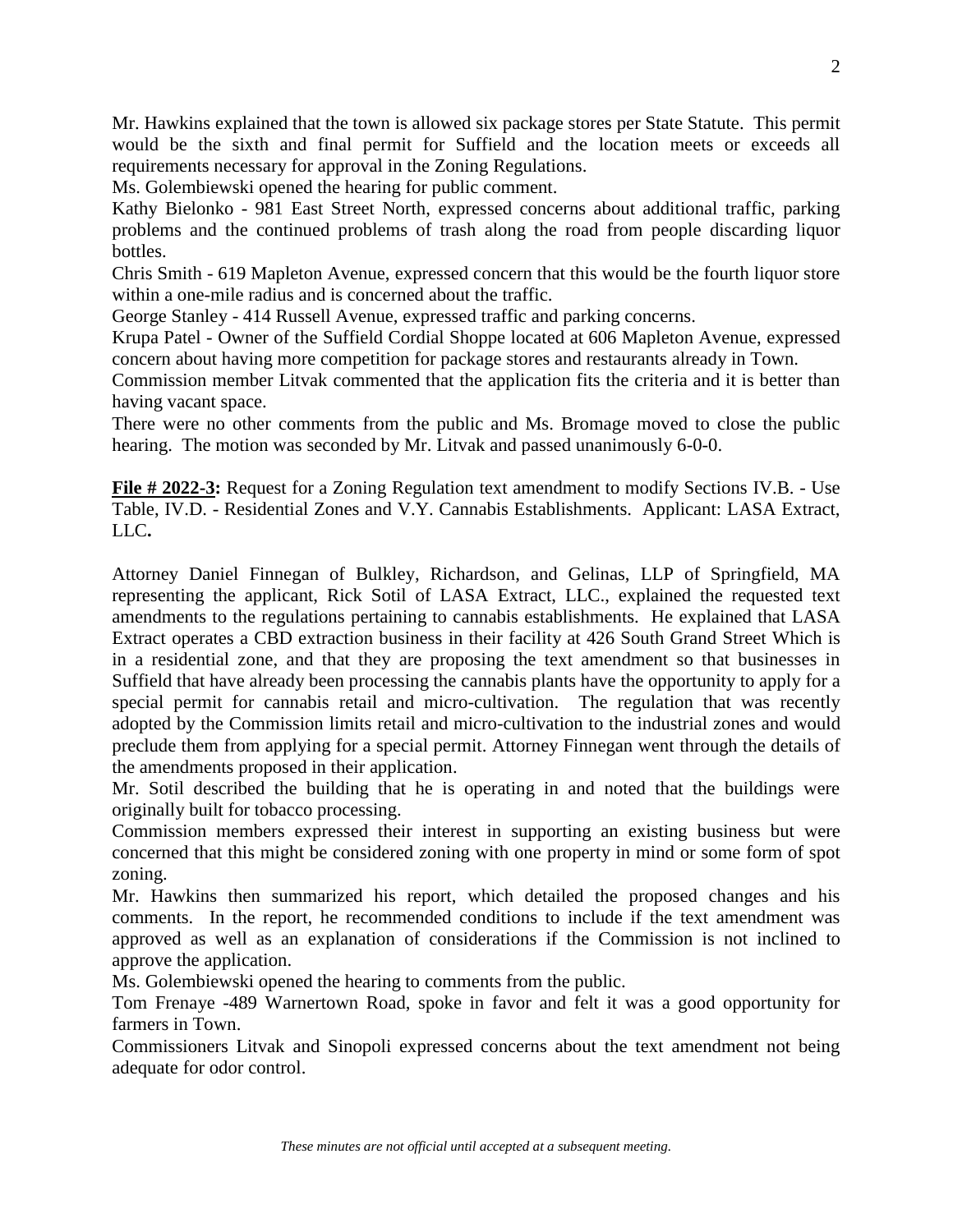Ronald Petronella of Local 371 United Food and Commercial Workers International Union read and submitted a letter for the record in support of Mr. Sotil and the creation of jobs.

Tom Fielding - 42 Quail Run Road, read and submitted a letter for the record in support of improving the tax base.

Ernie Begin - 50 Cross Street, spoke in support of the application and mentioned that this had been an area for tobacco processing and that Mr. Sotil's current operation is in compliance with all regulations.

Michael Lefebvre who owns 9 acres of farmland on South Grand Street spoke in favor citing increased tax revenue and stating that this is a State highway not a typical neighborhood.

Beth D'Agata - 1448 North Grand Street, spoke in support of Mr. Sotil and noted that all activities would be indoors and therefore unlikely to cause problems.

Kody Sotil - 43 Shad Row, spoke in support of the operation of LASA Extract.

Jason Kellogg - 938 East Street South, spoke as a mechanical engineer who is in support of the application.

Susan and Richard Simmons - 1321 Sheldon Street, spoke in support of Mr. Sotil preserving the historic structure by maintaining and expanding a business there and supporting farming.

Mr. Litvak stated that having the cannabis businesses in the industrial zone would attract the businesses to that area and the regulation should be limited to those zones.

Commission members discussed continuing the hearing to the June meeting so that they can consult with their attorney with regard to the proposed text.

Ms. Bromage moved to continue the public hearing on File 2022-3 to the June  $20<sup>th</sup>$  regular meeting. The motion was seconded by Mr. Litvak and passed unanimously 6-0-0.

## **IV. OLD BUSINESS**

## **File # 2022-2:**

Discussion by Commission members reviewed the concerns raised but noted that the application met the requirements in the Zoning Regulations. Ms. Bromage moved to approve File 2022-2 as submitted. The motion was seconded by Mr. Litvak and passed 4-2-0 with Ms. Sinopoli and Ms. Hespelt voting against the motion.

## **V. NEW BUSINESS**

**File # 2022-4:** Request for a two (2)-lot resubdivision located at 8 Halladay Avenue East. Map 50H, Block 40, Lot 54. Applicant- Joan Anderson

Ms. Bromage moved to accept the application and set the public hearing for June 20, 2022. The motion was seconded by Mr. Litvak and approved unanimously 6-0-0.

**File # 2022-5:** Request for a two (2)-lot resubdivision located at 1095 South Grand Street. Map 17, Block 21, Lot 4. Applicant- Darlene Proulx

Ms. Bromage moved to accept the application and set the public hearing for June 20, 2022. The motion was seconded by Mr. Litvak and approved unanimously 6-0-0.

**File # 2022-6:** Request for one (1)-lot resubdivision located on Copperhill Road between 1016 and 1080 Copperhill Road. Map 6, Block 10, Lot 44. Applicant- Victor Nigro, Jr.